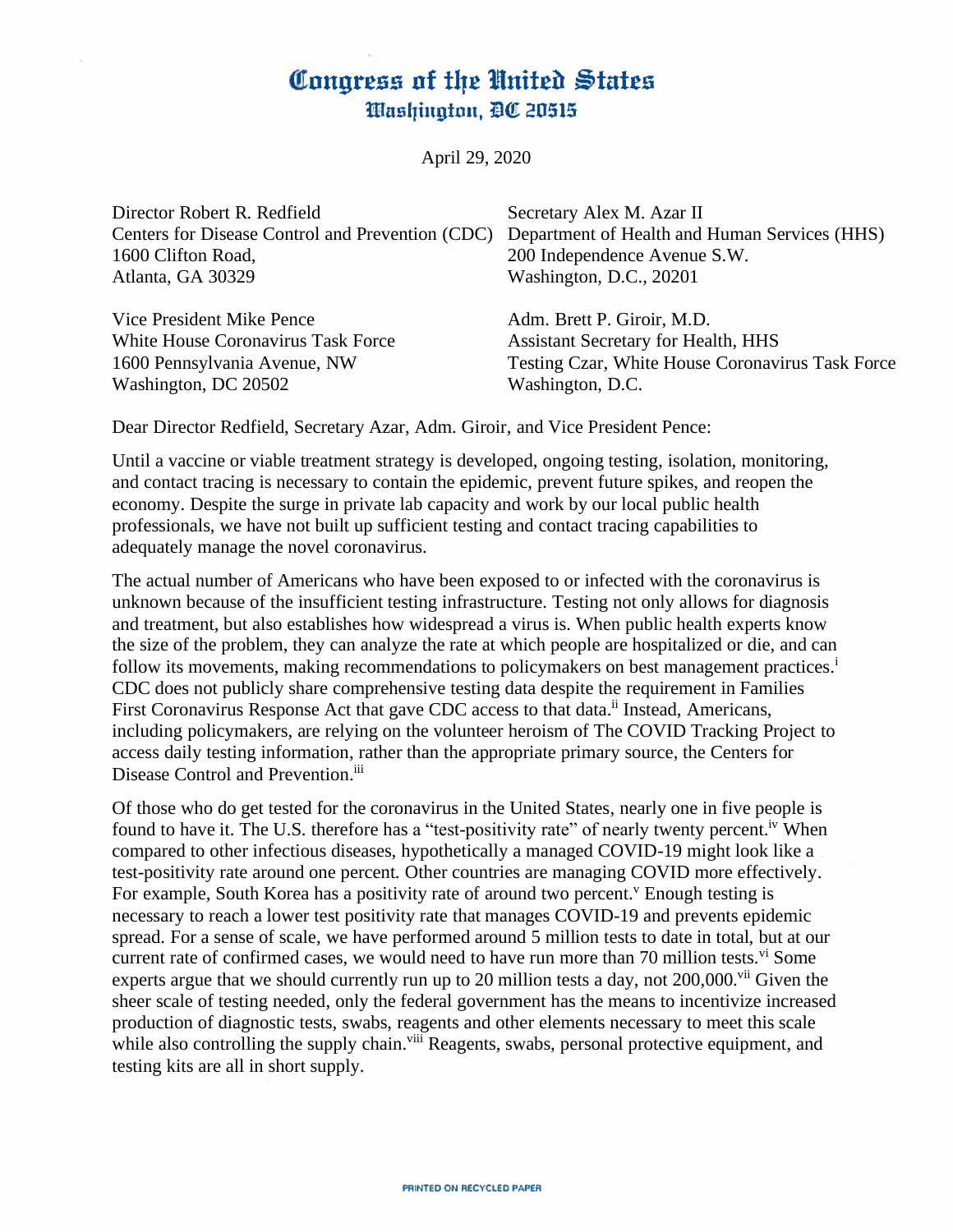Data from Wuhan, China showed that social distancing alone could not bring the virus' spread rate low enough to lift the restrictions.<sup>ix</sup> In order to manage COVID-19 and reopen the economy, we must reduce the epidemic to case-based management which requires increased testing and contact tracing. Sufficient public health infrastructure to contact trace makes it possible to proactively identify cases, identify contacts, and follow up on those contacts. We currently do not have enough staff in public health departments to do contact tracing. Right now, our system is unable to contact trace for every confirmed positive test result, much less every diagnosed case.<sup>x</sup> Former CDC Director Thomas R. Frieden recommended "an army" of 300,000 contact tracers for the whole country, comparing it to the Depression-era Civilian Conservation Corps.<sup>xi</sup> Massachusetts and San Francisco themselves have set up pilot contact tracing programs.<sup>xii</sup> Other countries found more success when incorporating digital surveillance as a component of their contact tracing regime.<sup>xiii</sup> Google and Apple announced plans to help trace coronavirus exposure risks, but not much clarity has been provided since.<sup>xiv</sup>

Given these considerations, we request the following responses by May 13, 2020:

- We request that daily updates on the number of individuals being tested from all public and private lab infrastructure, including a breakdown between antibody testing and active coronavirus testing.
- Congressional legislation has repeatedly allocated funding for surveillance and testing to the CDC, can you please indicate state and insular area allocations for funding and what that money is being used for and in what amounts?
- How many diagnostic tests have you identified are needed daily to consider COVID-19 managed? When do you expect we will be without the need for CDC guidelines for who can be tested?
- Do you have a system for people diagnosed but not tested or those who self-identify for COVID-19 so they can be updated on antibody testing? What information are you providing to the public on antibody tests, specifically those that the FDA waived quality assurance on?
- Do you have a national surveillance strategy? How do you plan to conduct surveillance? Is there a plan to focus on certain populations that are disproportionately impacted like those in elder care facilities?
- What information and reporting standards are being developed to more effectively collect data?
- What is being done to incentivize domestic manufacturing of testing supplies? How is Congress being updated on this information and how frequently can we expect to be updated?
- What is being done to address the supply chain issues that inhibit increased testing capacity?
- What guidance is being given to hospitals to share with COVID-19 diagnosed, but not tested patients? Or for providers to share with those who are caring for COVID-19 discharge patients?
- Director Redfield previously noted that it was "premature" to say how CDC would expand contact tracing, but that planning was "far along." What is CDC's contact tracing strategy, beyond just funding allocations?
- Can you provide the number of contact tracers the United States currently has?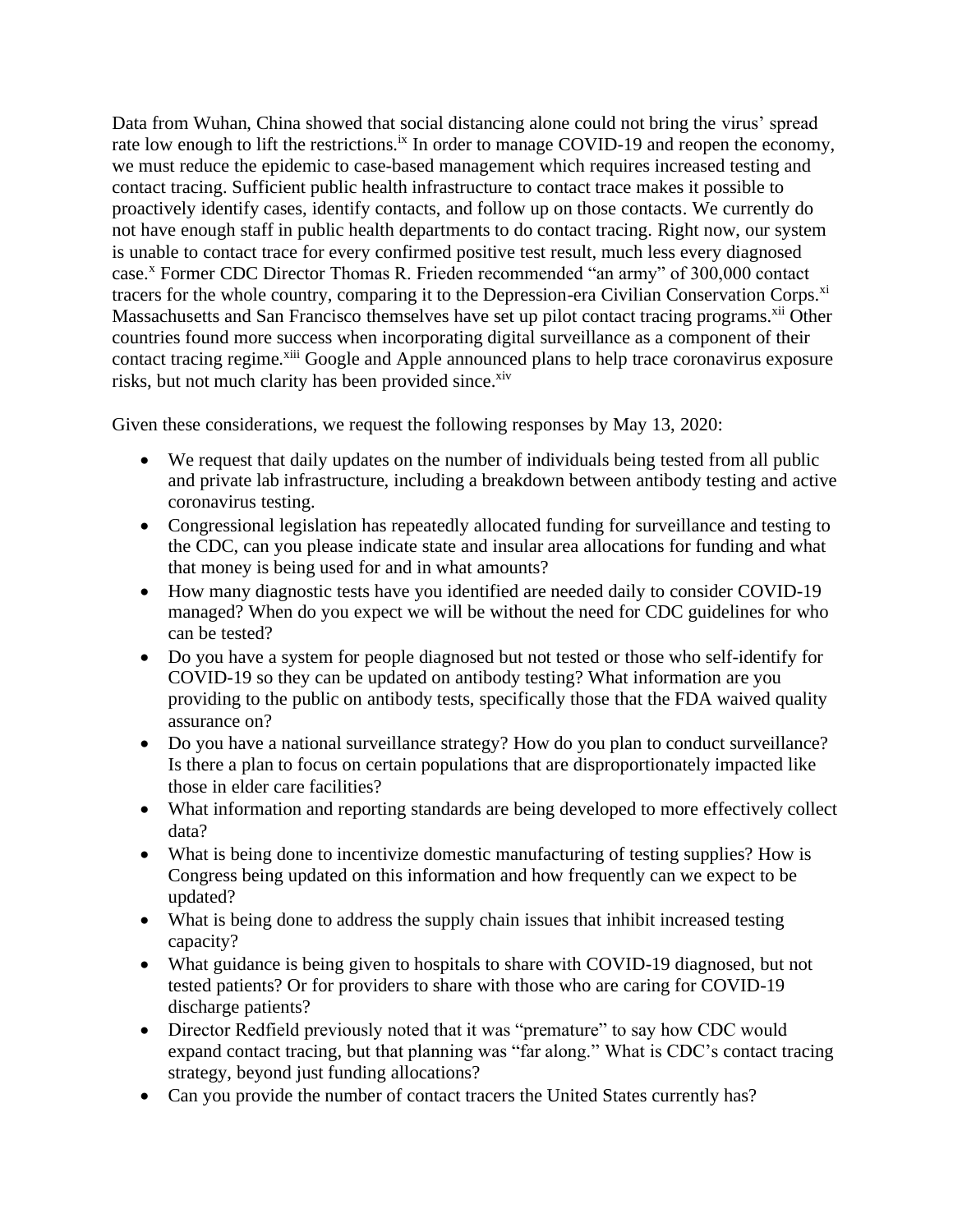- Is there a federal plan to help expedite training for new contact tracers, beyond funding to local jurisdictions?
- What communication has this Administration had with Google and Apple about digital contact tracing and what is being done without private industry to look at digital contact tracing infrastructure?

Sincerely,  $\alpha$ 

Donald S. Beyer Jr. Member of Congress

 $\frac{|s|}{\text{Terri A. Sewell}}$   $\frac{|\frac{|s|}{\text{John B. Larson}}$ Terri A. Sewell

 $\frac{|s|}{\text{ Juan Vargas}}$ <br>Member of Congress

 $\frac{|s|}{\text{red} \text{ Deutch}}$ <br>
Ted Deutch<br>
Member of Congress<br>
Member of Congress Member of Congress

\_/s/\_\_\_\_\_\_\_\_\_\_\_\_\_\_\_\_\_\_\_\_\_\_\_\_ \_/s/\_\_\_\_\_\_\_\_\_\_\_\_\_\_\_\_\_\_\_\_\_\_\_\_

Lizzie Fletcher **Alan Lowenthal** 

\_/s/\_\_\_\_\_\_\_\_\_\_\_\_\_\_\_\_\_\_\_\_\_\_\_\_ \_/s/\_\_\_\_\_\_\_\_\_\_\_\_\_\_\_\_\_\_\_\_\_\_\_\_ Jamie Raskin Thomas R. Suozzi

 $\frac{|s|}{\text{Jahana Hayes}}$ <br>
Member of Congress Chellie Pingree<br>
Member of Congress Member of Congress

 $/s/$ 

Bill Foster Debbie Dingell Member of Congress Member of Congress

Member of Congress Member of Congress

 $\frac{|s|}{\text{Susan A. Davis}}$ Member of Congress

 $\frac{|s|}{\text{Lucy MeBath}}$ 

## $/s/$

Raúl M. Grijalva Grace F. Napolitano Member of Congress Member of Congress

Member of Congress Member of Congress

Member of Congress Member of Congress

 $\frac{|s|}{\text{Chellie Pingree}}$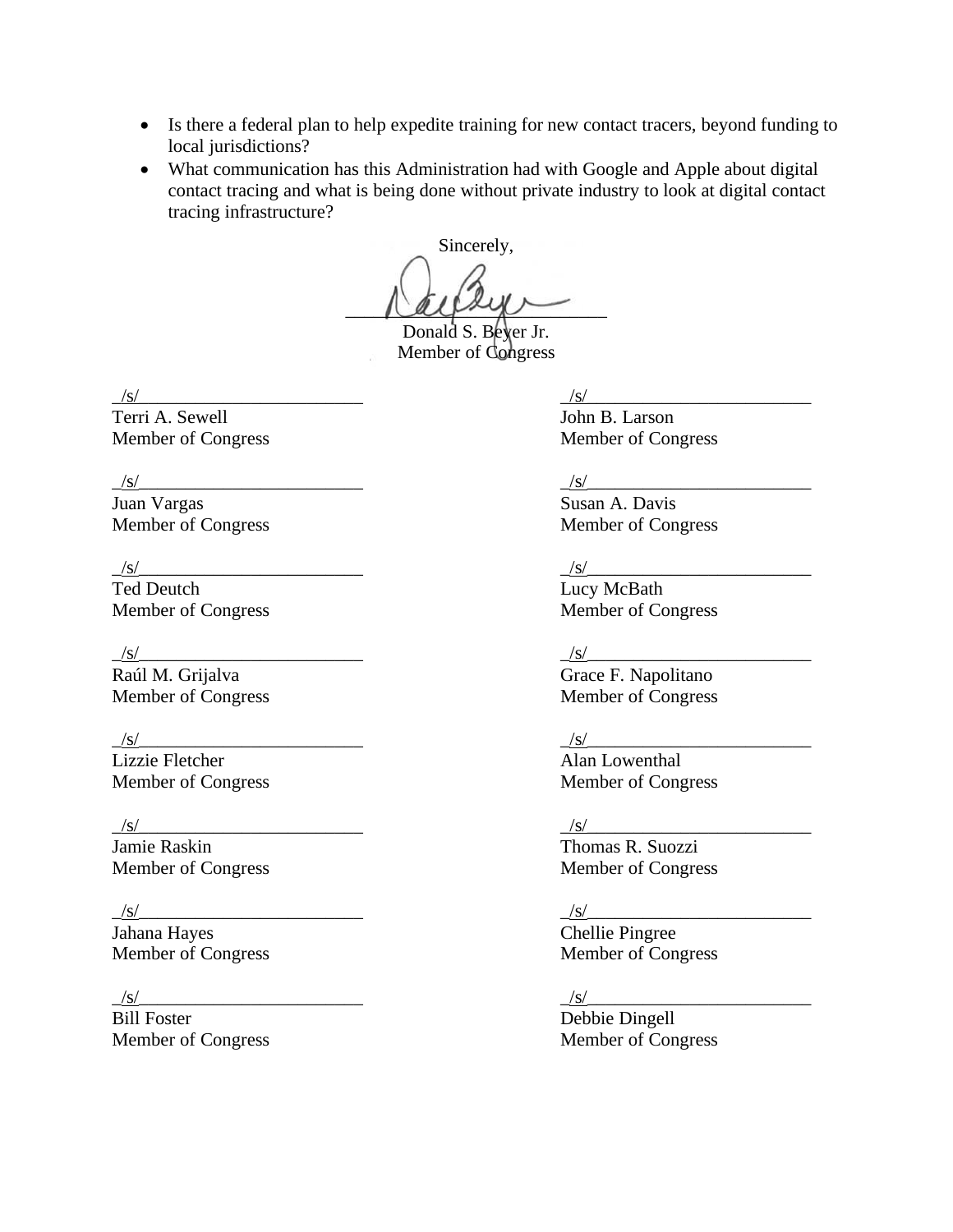Madeleine Dean Gilbert R. Cisneros, Jr.

Nydia M. Velázquez  $\Gamma$ ulsi Gabbard Member of Congress Member of Congress

Member of Congress

 $\frac{|s|}{\text{Jason Crow}}$ 

 $\frac{S}{S}$ Sharice L. Davids Member of Congress Member of Congress

Mark Pocan **Brenda L. Lawrence** 

## \_/s/\_\_\_\_\_\_\_\_\_\_\_\_\_\_\_\_\_\_\_\_\_\_\_\_ \_/s/\_\_\_\_\_\_\_\_\_\_\_\_\_\_\_\_\_\_\_\_\_\_\_\_

Betty McCollum Gerald E. Connolly

Al Green David E. Price

Eliot L. Engel Val Demings Member of Congress Member of Congress

## \_/s/\_\_\_\_\_\_\_\_\_\_\_\_\_\_\_\_\_\_\_\_\_\_\_\_ \_/s/\_\_\_\_\_\_\_\_\_\_\_\_\_\_\_\_\_\_\_\_\_\_\_\_

Member of Congress Member of Congress

## \_/s/\_\_\_\_\_\_\_\_\_\_\_\_\_\_\_\_\_\_\_\_\_\_\_\_ \_/s/\_\_\_\_\_\_\_\_\_\_\_\_\_\_\_\_\_\_\_\_\_\_\_\_

Tim Ryan Bonnie Watson Coleman Member of Congress Member of Congress

## \_/s/\_\_\_\_\_\_\_\_\_\_\_\_\_\_\_\_\_\_\_\_\_\_\_\_ \_/s/\_\_\_\_\_\_\_\_\_\_\_\_\_\_\_\_\_\_\_\_\_\_\_\_

 $\frac{|s|}{\text{Mary Gay Scandin}}$ SAN Donna E. Shalala Mary Gay Scanlon<br>
Mary Gay Scanlon<br>
Member of Congress

 $\frac{|s|}{\text{David Trone}}$ Member of Congress Member of Congress

 $\frac{/s/}{\mbox{Bobby L. Rush}}$ 

## \_/s/\_\_\_\_\_\_\_\_\_\_\_\_\_\_\_\_\_\_\_\_\_\_\_\_ \_/s/\_\_\_\_\_\_\_\_\_\_\_\_\_\_\_\_\_\_\_\_\_\_\_\_

Member of Congress Member of Congress

## \_/s/\_\_\_\_\_\_\_\_\_\_\_\_\_\_\_\_\_\_\_\_\_\_\_\_ \_/s/\_\_\_\_\_\_\_\_\_\_\_\_\_\_\_\_\_\_\_\_\_\_\_\_

Marcy Kaptur Eddie Bernice Johnson Member of Congress Member of Congress

Member of Congress Member of Congress

# $/s/$

Member of Congress Member of Congress

## \_/s/\_\_\_\_\_\_\_\_\_\_\_\_\_\_\_\_\_\_\_\_\_\_\_\_ \_/s/\_\_\_\_\_\_\_\_\_\_\_\_\_\_\_\_\_\_\_\_\_\_\_\_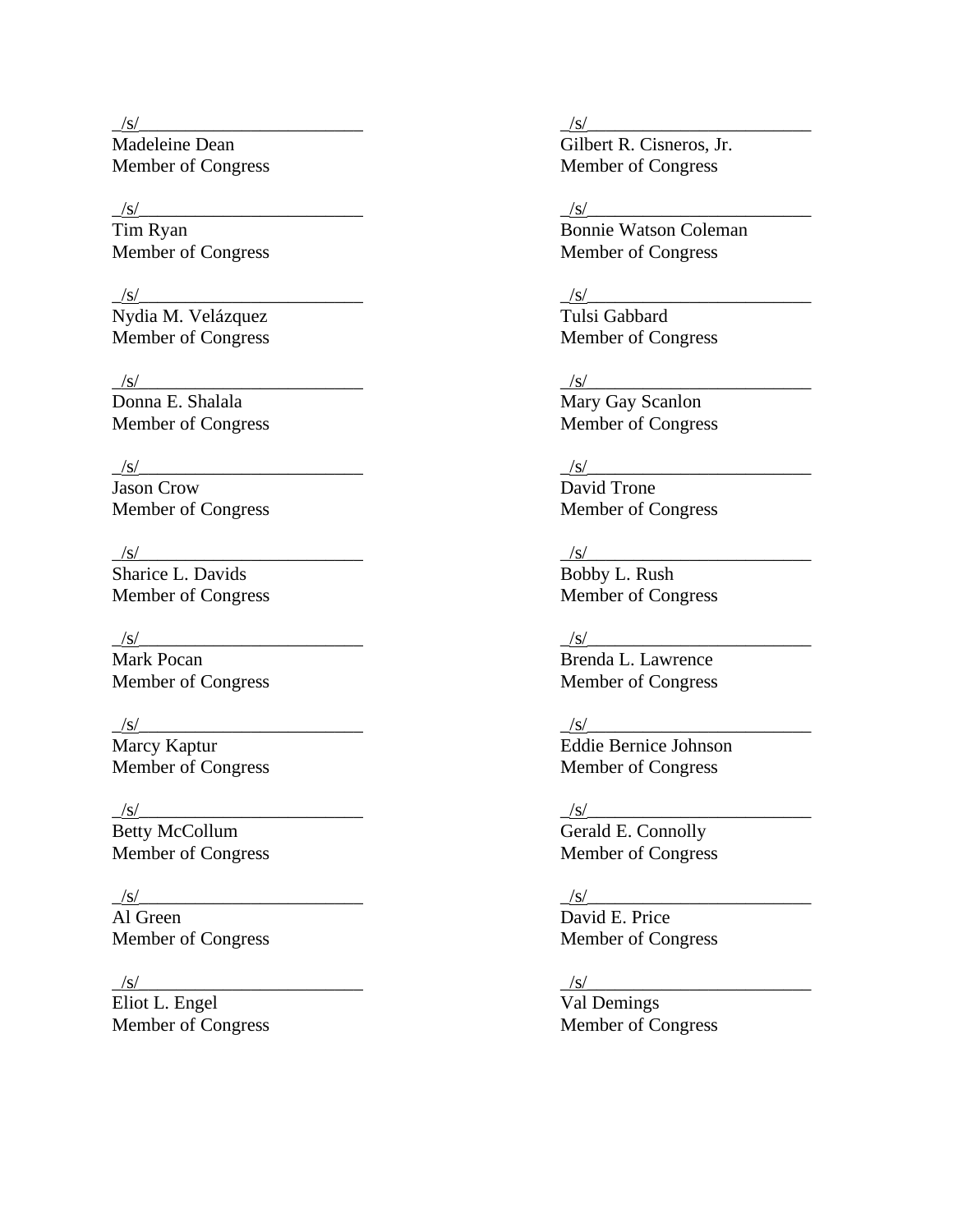$\frac{|s|}{\text{Katie Porter}}$ Member of Congress Member of Congress

 $\frac{|s|}{\text{Jimmy Panetta}}$ 

Member of Congress

 $\frac{S}{\text{Angle Craig}}$ 

## $/s/$

André Carson **Kendra S. Horn** 

 $/s/$ 

Jared Huffman Ami Bera, M.D.

 $\frac{1/8}{\text{Lucille Royal-Allard}}$ Member of Congress Member of Congress

 $\frac{S}{\text{Jim Cooper}}$ Member of Congress Member of Congress

Jerrold Nadler

 $/s/$ 

Gregorio Kilili Camacho Sablan Dean Phillips Member of Congress Member of Congress

 $\frac{|s|}{\text{Brendan F. Boyle}}$ 

 $\frac{S}{\text{Debbie Wasserman Schultz}}$ Member of Congress Member of Congress

 $\frac{S}{\text{red W. Lieu}}$ 

 $\frac{|s|}{\text{Divight Evans}}$ Member of Congress Member of Congress

# $/s/$

Bill Pascrell, Jr.<br>
Member of Congress<br>
Member of Congress

 $\frac{|s|}{\text{Seth} \text{ Moulton}}$ Member of Congress Member of Congress

Member of Congress Member of Congress

Member of Congress Member of Congress

 $\frac{|s|}{\text{Ann Kirkpatrick}}$ 

 $\frac{|s|}{\text{Stephen F. Lynch}}$ 

 $\frac{|s|}{\text{Jerrold Nadler}}$   $\frac{|s|}{\text{Albio Sires}}$ Member of Congress Member of Congress

 $\frac{|s|}{\text{Karen Bass}}$ Member of Congress Member of Congress

 $\frac{|s|}{\text{Rashida Tlaib}}$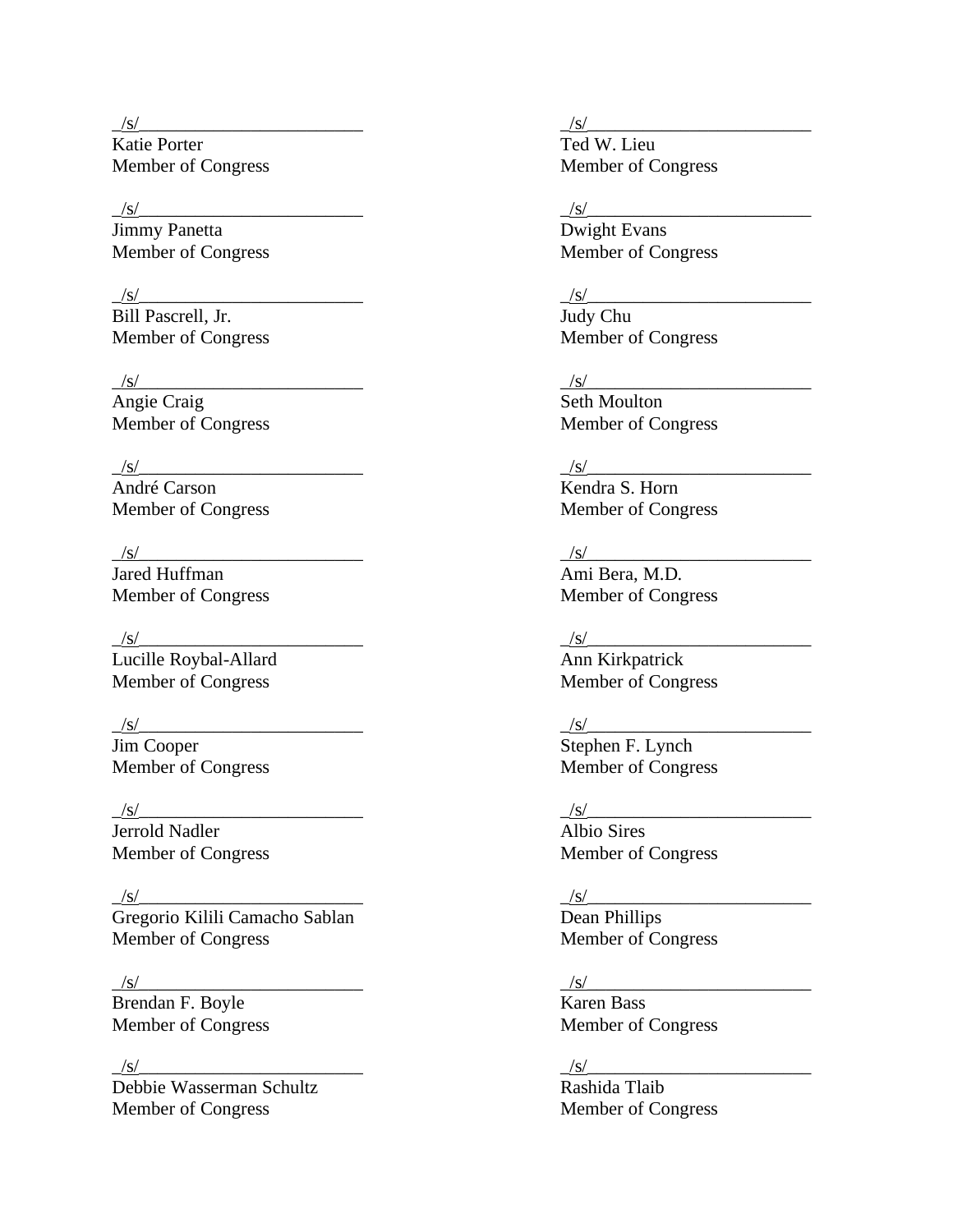<sup>i</sup> Cain, P. (2020, April 26). What does doing enough coronavirus testing look like? Here's a number to watch. Retrieved April 29, 2020, from [https://globalnews.ca/news/6841144/enough-coronavirus-testing-number-to](https://urldefense.proofpoint.com/v2/url?u=https-3A__globalnews.ca_news_6841144_enough-2Dcoronavirus-2Dtesting-2Dnumber-2Dto-2Dwatch_&d=DwMFaQ&c=L93KkjKsAC98uTvC4KvQDdTDRzAeWDDRmG6S3YXllH0&r=IswHP2IGOIoy18qVaO0xaw_c3TXqQqtEOjNGtVkT5f8&m=uryeFExGTVWrKxAh9HEEfDMq2UNb7c9qzd_4paqORqQ&s=jl3LC7EKvMASI3FzTNaCqjKEBrMvm9wJsFIysMWeiHo&e=)[watch/;](https://urldefense.proofpoint.com/v2/url?u=https-3A__globalnews.ca_news_6841144_enough-2Dcoronavirus-2Dtesting-2Dnumber-2Dto-2Dwatch_&d=DwMFaQ&c=L93KkjKsAC98uTvC4KvQDdTDRzAeWDDRmG6S3YXllH0&r=IswHP2IGOIoy18qVaO0xaw_c3TXqQqtEOjNGtVkT5f8&m=uryeFExGTVWrKxAh9HEEfDMq2UNb7c9qzd_4paqORqQ&s=jl3LC7EKvMASI3FzTNaCqjKEBrMvm9wJsFIysMWeiHo&e=)

Robinson Meyer, A. C. M. (2020, April 17). A New Statistic Reveals Why America's COVID-19 Numbers Are Flat. Retrieved April 20, 2020, from [https://www.theatlantic.com/technology/archive/2020/04/us-coronavirus](https://urldefense.proofpoint.com/v2/url?u=https-3A__www.theatlantic.com_technology_archive_2020_04_us-2Dcoronavirus-2Doutbreak-2Dout-2Dcontrol-2Dtest-2Dpositivity-2Drate_610132_&d=DwMFaQ&c=L93KkjKsAC98uTvC4KvQDdTDRzAeWDDRmG6S3YXllH0&r=IswHP2IGOIoy18qVaO0xaw_c3TXqQqtEOjNGtVkT5f8&m=uryeFExGTVWrKxAh9HEEfDMq2UNb7c9qzd_4paqORqQ&s=oaYjj84lAR05aTvmTnzzfY-OORwgIF0H7D_GCUN3IGM&e=)[outbreak-out-control-test-positivity-rate/610132/;](https://urldefense.proofpoint.com/v2/url?u=https-3A__www.theatlantic.com_technology_archive_2020_04_us-2Dcoronavirus-2Doutbreak-2Dout-2Dcontrol-2Dtest-2Dpositivity-2Drate_610132_&d=DwMFaQ&c=L93KkjKsAC98uTvC4KvQDdTDRzAeWDDRmG6S3YXllH0&r=IswHP2IGOIoy18qVaO0xaw_c3TXqQqtEOjNGtVkT5f8&m=uryeFExGTVWrKxAh9HEEfDMq2UNb7c9qzd_4paqORqQ&s=oaYjj84lAR05aTvmTnzzfY-OORwgIF0H7D_GCUN3IGM&e=)

Scott, D. (2020, March 16). Coronavirus is exposing all of the weaknesses in the US health system. Retrieved April 29, 2020, from [https://www.vox.com/policy-and-politics/2020/3/16/21173766/coronavirus-covid-19-us-cases](https://urldefense.proofpoint.com/v2/url?u=https-3A__www.vox.com_policy-2Dand-2Dpolitics_2020_3_16_21173766_coronavirus-2Dcovid-2D19-2Dus-2Dcases-2Dhealth-2Dcare-2Dsystem&d=DwMFaQ&c=L93KkjKsAC98uTvC4KvQDdTDRzAeWDDRmG6S3YXllH0&r=IswHP2IGOIoy18qVaO0xaw_c3TXqQqtEOjNGtVkT5f8&m=uryeFExGTVWrKxAh9HEEfDMq2UNb7c9qzd_4paqORqQ&s=UMLMYI8OJY5NoSQ2lxNEDS0Xg9FTqvktqXxo8rqIuZY&e=)[health-care-system](https://urldefense.proofpoint.com/v2/url?u=https-3A__www.vox.com_policy-2Dand-2Dpolitics_2020_3_16_21173766_coronavirus-2Dcovid-2D19-2Dus-2Dcases-2Dhealth-2Dcare-2Dsystem&d=DwMFaQ&c=L93KkjKsAC98uTvC4KvQDdTDRzAeWDDRmG6S3YXllH0&r=IswHP2IGOIoy18qVaO0xaw_c3TXqQqtEOjNGtVkT5f8&m=uryeFExGTVWrKxAh9HEEfDMq2UNb7c9qzd_4paqORqQ&s=UMLMYI8OJY5NoSQ2lxNEDS0Xg9FTqvktqXxo8rqIuZY&e=)

ii Text - H.R.6201 - 116th Congress (2019-2020): Families First Coronavirus Response Act. Retrieved April 29, 2020, from [https://www.congress.gov/bill/116th-congress/house-bill/6201/text?q={"search":\["families+first"\]}&r=6&s=1](https://www.congress.gov/bill/116th-congress/house-bill/6201/text?q=%7b%22search%22:%5b%22families+first%22%5d%7d&r=6&s=1) iii Meyer, Robinson, et al. "Most Recent Data." The COVID Tracking Project, Mar. 2020, [www.covidtracking.com/data;](http://www.covidtracking.com/data)

CDC. Testing in the U.S[. https://www.cdc.gov/coronavirus/2019-ncov/cases-updates/testing-in-us.html;](https://urldefense.proofpoint.com/v2/url?u=https-3A__www.cdc.gov_coronavirus_2019-2Dncov_cases-2Dupdates_testing-2Din-2Dus.html&d=DwMFaQ&c=L93KkjKsAC98uTvC4KvQDdTDRzAeWDDRmG6S3YXllH0&r=IswHP2IGOIoy18qVaO0xaw_c3TXqQqtEOjNGtVkT5f8&m=uryeFExGTVWrKxAh9HEEfDMq2UNb7c9qzd_4paqORqQ&s=Bcr441QeKqFKscsQpZaztLX6GtJdUtAYg2ARaVMxsys&e=) Lopez, G. (2020, April 24). America's coronavirus testing is increasing. It's still not enough. Retrieved April 29, 2020, from [https://www.vox.com/2020/4/24/21232955/coronavirus-testing-covid-19-contact-tracing-trump;](https://urldefense.proofpoint.com/v2/url?u=https-3A__www.vox.com_2020_4_24_21232955_coronavirus-2Dtesting-2Dcovid-2D19-2Dcontact-2Dtracing-2Dtrump&d=DwMFaQ&c=L93KkjKsAC98uTvC4KvQDdTDRzAeWDDRmG6S3YXllH0&r=IswHP2IGOIoy18qVaO0xaw_c3TXqQqtEOjNGtVkT5f8&m=uryeFExGTVWrKxAh9HEEfDMq2UNb7c9qzd_4paqORqQ&s=7imA20dJx4tw0VD20ZyF22RWP3ZU-pnjlfmjz8Ksf_s&e=)

Kates, Jennifer, et al. "What Testing Capacity Do We Need?" The Henry J. Kaiser Family Foundation, 17 Apr. 2020, www.kff.org/coronavirus-policy-watch/what-testing-capacity-do-we-need/.

<sup>iv</sup> Robinson Meyer, A. C. M. (2020, April 17). A New Statistic Reveals Why America's COVID-19 Numbers Are Flat. Retrieved April 20, 2020, from [https://www.theatlantic.com/technology/archive/2020/04/us-coronavirus](https://urldefense.proofpoint.com/v2/url?u=https-3A__www.theatlantic.com_technology_archive_2020_04_us-2Dcoronavirus-2Doutbreak-2Dout-2Dcontrol-2Dtest-2Dpositivity-2Drate_610132_&d=DwMFaQ&c=L93KkjKsAC98uTvC4KvQDdTDRzAeWDDRmG6S3YXllH0&r=IswHP2IGOIoy18qVaO0xaw_c3TXqQqtEOjNGtVkT5f8&m=uryeFExGTVWrKxAh9HEEfDMq2UNb7c9qzd_4paqORqQ&s=oaYjj84lAR05aTvmTnzzfY-OORwgIF0H7D_GCUN3IGM&e=)[outbreak-out-control-test-positivity-rate/610132/](https://urldefense.proofpoint.com/v2/url?u=https-3A__www.theatlantic.com_technology_archive_2020_04_us-2Dcoronavirus-2Doutbreak-2Dout-2Dcontrol-2Dtest-2Dpositivity-2Drate_610132_&d=DwMFaQ&c=L93KkjKsAC98uTvC4KvQDdTDRzAeWDDRmG6S3YXllH0&r=IswHP2IGOIoy18qVaO0xaw_c3TXqQqtEOjNGtVkT5f8&m=uryeFExGTVWrKxAh9HEEfDMq2UNb7c9qzd_4paqORqQ&s=oaYjj84lAR05aTvmTnzzfY-OORwgIF0H7D_GCUN3IGM&e=)

<sup>v</sup> Meyer, Robinson, et al. "Most Recent Data." The COVID Tracking Project, Mar. 2020, [www.covidtracking.com/data;](http://www.covidtracking.com/data)

Robinson Meyer, Alexis C. Madrigal. "A New Statistic Reveals Why America's COVID-19 Numbers Are Flat." The Atlantic, Atlantic Media Company, 17 Apr. 2020, [www.theatlantic.com/technology/archive/2020/04/us](http://www.theatlantic.com/technology/archive/2020/04/us-coronavirus-outbreak-out-control-test-positivity-rate/610132/)[coronavirus-outbreak-out-control-test-positivity-rate/610132/;](http://www.theatlantic.com/technology/archive/2020/04/us-coronavirus-outbreak-out-control-test-positivity-rate/610132/)

vi Morrison, S. (2020, April 24). Why America's coronavirus testing problem is still so difficult to solve. [https://www.vox.com/recode/2020/4/24/21229774/coronavirus-covid-19-testing-social-distancing;](https://urldefense.proofpoint.com/v2/url?u=https-3A__www.vox.com_recode_2020_4_24_21229774_coronavirus-2Dcovid-2D19-2Dtesting-2Dsocial-2Ddistancing&d=DwMFaQ&c=L93KkjKsAC98uTvC4KvQDdTDRzAeWDDRmG6S3YXllH0&r=IswHP2IGOIoy18qVaO0xaw_c3TXqQqtEOjNGtVkT5f8&m=ypBSvKgKuQBrVQku7LKNjaZeYqbSkLBeHvdWIb6P7Dc&s=BfyJsAMlk3O20NsWEjxNND-TWsIpyRPKeOaXMNbIxXo&e=) vii Yong, E. (2020, April 15). Our Pandemic Summer.

[https://www.theatlantic.com/health/archive/2020/04/pandemic-summer-coronavirus-reopening-back](https://www.theatlantic.com/health/archive/2020/04/pandemic-summer-coronavirus-reopening-back-normal/609940/)[normal/609940/;](https://www.theatlantic.com/health/archive/2020/04/pandemic-summer-coronavirus-reopening-back-normal/609940/)

Morrison, S. (2020, April 24). Why America's coronavirus testing problem is still so difficult to

solve. [https://www.vox.com/recode/2020/4/24/21229774/coronavirus-covid-19-testing-social-distancing;](https://urldefense.proofpoint.com/v2/url?u=https-3A__www.vox.com_recode_2020_4_24_21229774_coronavirus-2Dcovid-2D19-2Dtesting-2Dsocial-2Ddistancing&d=DwMFaQ&c=L93KkjKsAC98uTvC4KvQDdTDRzAeWDDRmG6S3YXllH0&r=IswHP2IGOIoy18qVaO0xaw_c3TXqQqtEOjNGtVkT5f8&m=ypBSvKgKuQBrVQku7LKNjaZeYqbSkLBeHvdWIb6P7Dc&s=BfyJsAMlk3O20NsWEjxNND-TWsIpyRPKeOaXMNbIxXo&e=)

Whitcraft, T et al. (2020, April 20). 'Road map' to recovery report: 20 million coronavirus tests per day needed to fully open economy. [https://abcnews.go.com/US/road-map-recovery-report-20-million-coronavirus](https://abcnews.go.com/US/road-map-recovery-report-20-million-coronavirus-tests/story?id=70230097)[tests/story?id=70230097;](https://abcnews.go.com/US/road-map-recovery-report-20-million-coronavirus-tests/story?id=70230097)

Kates, Jennifer, et al. "What Testing Capacity Do We Need?" The Henry J. Kaiser Family Foundation, 17 Apr. 2020, [www.kff.org/coronavirus-policy-watch/what-testing-capacity-do-we-need/](http://www.kff.org/coronavirus-policy-watch/what-testing-capacity-do-we-need/)

viii Sullivan, P. (2020, April 17). Governors complain testing is weak spot in Trumps plan.

[https://thehill.com/policy/healthcare/493403-governors-complain-testing-is-weak-spot-in-trump-plan](https://urldefense.proofpoint.com/v2/url?u=https-3A__thehill.com_policy_healthcare_493403-2Dgovernors-2Dcomplain-2Dtesting-2Dis-2Dweak-2Dspot-2Din-2Dtrump-2Dplan&d=DwMFaQ&c=L93KkjKsAC98uTvC4KvQDdTDRzAeWDDRmG6S3YXllH0&r=IswHP2IGOIoy18qVaO0xaw_c3TXqQqtEOjNGtVkT5f8&m=ypBSvKgKuQBrVQku7LKNjaZeYqbSkLBeHvdWIb6P7Dc&s=B1yutQLrahxqWD06zOzbTlJKZZAApTZv9V5bAg54X6k&e=)

ix Wang, P. C., Liu, L., Hao, X., Guo, H., Wang, Q., Huang, J., … Wu, T. (2020, March 6). Evolving Epidemiology and Impact of Non-pharmaceutical Interventions on the Outbreak of Coronavirus Disease 2019 in Wuhan, China. [https://www.medrxiv.org/content/10.1101/2020.03.03.20030593v1](https://urldefense.proofpoint.com/v2/url?u=https-3A__www.medrxiv.org_content_10.1101_2020.03.03.20030593v1&d=DwMFaQ&c=L93KkjKsAC98uTvC4KvQDdTDRzAeWDDRmG6S3YXllH0&r=IswHP2IGOIoy18qVaO0xaw_c3TXqQqtEOjNGtVkT5f8&m=vLIDthK7xlhHE-0jmrq1N3t9g5ThP6-E2OrYc1gaSKM&s=MqC7qkIynxCtB2LURsAjMT3Ahl-7PJ8eF8OZPzJi5GI&e=)

<sup>x</sup> Congressional communications, Hospitals and local health departments to Congressman Beyer's office.

xi Fox, M. (2020, April 13). 'We need an army': Hiring of coronavirus trackers seen as key to curbing disease spread. *Stat News.* [https://www.statnews.com/2020/04/13/coronavirus-health-agencies-need-army-of-contact-tracers/](https://urldefense.proofpoint.com/v2/url?u=https-3A__www.statnews.com_2020_04_13_coronavirus-2Dhealth-2Dagencies-2Dneed-2Darmy-2Dof-2Dcontact-2Dtracers_&d=DwMFaQ&c=L93KkjKsAC98uTvC4KvQDdTDRzAeWDDRmG6S3YXllH0&r=IswHP2IGOIoy18qVaO0xaw_c3TXqQqtEOjNGtVkT5f8&m=vLIDthK7xlhHE-0jmrq1N3t9g5ThP6-E2OrYc1gaSKM&s=1fVykxdKDfx5bofKyralBe9dfMoZiFbE4QWTOCqgec8&e=)

xii Barry, Ellen. (2020, April 16). An Army of Coronavirus Tracers Takes Shape in Massachusetts. *New York Times.* [https://www.nytimes.com/2020/04/16/us/coronavirus-massachusetts-contact-tracing.html](https://urldefense.proofpoint.com/v2/url?u=https-3A__www.nytimes.com_2020_04_16_us_coronavirus-2Dmassachusetts-2Dcontact-2Dtracing.html&d=DwMFaQ&c=L93KkjKsAC98uTvC4KvQDdTDRzAeWDDRmG6S3YXllH0&r=IswHP2IGOIoy18qVaO0xaw_c3TXqQqtEOjNGtVkT5f8&m=vLIDthK7xlhHE-0jmrq1N3t9g5ThP6-E2OrYc1gaSKM&s=Z73P58WzPtmf9WorkTdID6NFeMOnR48NG0oEhX6NS3U&e=)